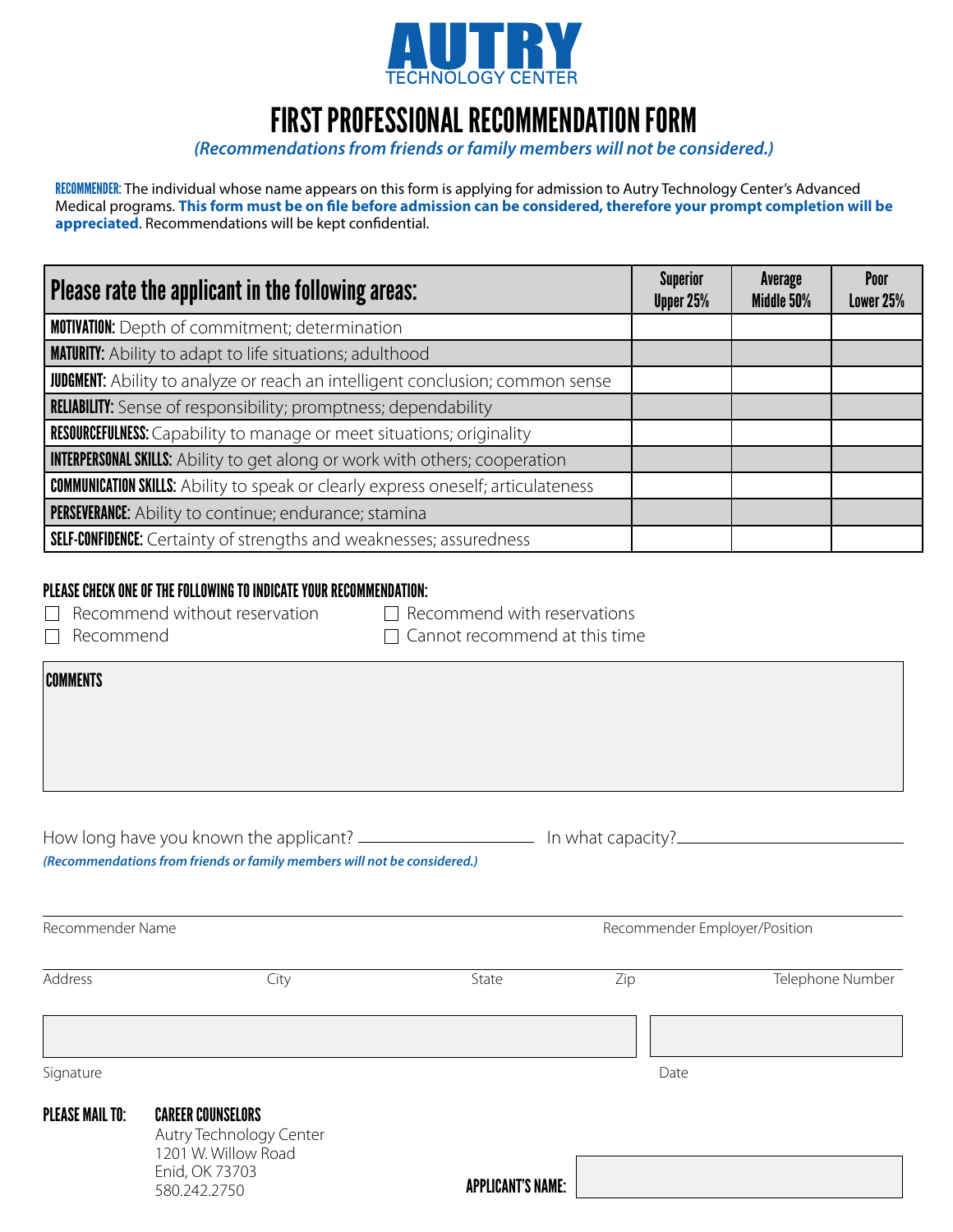

## SECOND PROFESSIONAL RECOMMENDATION FORM

### *(Recommendations from friends or family members will not be considered.)*

RECOMMENDER: The individual whose name appears on this form is applying for admission to Autry Technology Center's Advanced Medical programs. **This form must be on file before admission can be considered, therefore your prompt completion will be appreciated**. Recommendations will be kept confidential.

| Please rate the applicant in the following areas:                                        | <b>Superior</b><br>Upper 25% | Average<br>Middle 50% | Poor<br>Lower 25% |
|------------------------------------------------------------------------------------------|------------------------------|-----------------------|-------------------|
| <b>MOTIVATION:</b> Depth of commitment; determination                                    |                              |                       |                   |
| <b>MATURITY:</b> Ability to adapt to life situations; adulthood                          |                              |                       |                   |
| <b>JUDGMENT:</b> Ability to analyze or reach an intelligent conclusion; common sense     |                              |                       |                   |
| <b>RELIABILITY:</b> Sense of responsibility; promptness; dependability                   |                              |                       |                   |
| <b>RESOURCEFULNESS:</b> Capability to manage or meet situations; originality             |                              |                       |                   |
| <b>INTERPERSONAL SKILLS:</b> Ability to get along or work with others; cooperation       |                              |                       |                   |
| <b>COMMUNICATION SKILLS:</b> Ability to speak or clearly express oneself; articulateness |                              |                       |                   |
| PERSEVERANCE: Ability to continue; endurance; stamina                                    |                              |                       |                   |
| <b>SELF-CONFIDENCE:</b> Certainty of strengths and weaknesses; assuredness               |                              |                       |                   |

#### PLEASE CHECK ONE OF THE FOLLOWING TO INDICATE YOUR RECOMMENDATION:

| $\Box$ Recommend without reservation | $\Box$ Recommend with reservations   |
|--------------------------------------|--------------------------------------|
| $\Box$ Recommend                     | $\Box$ Cannot recommend at this time |

COMMENTS

| $\Box$ cannot recomments at this time |
|---------------------------------------|
|                                       |
|                                       |
|                                       |
|                                       |

| How long have you known the applicant? _                                 | In what capacity? |
|--------------------------------------------------------------------------|-------------------|
| (Recommendations from friends or family members will not be considered.) |                   |

| Recommender Name       |                                                                                                              | Recommender Employer/Position |      |                  |
|------------------------|--------------------------------------------------------------------------------------------------------------|-------------------------------|------|------------------|
| Address                | City                                                                                                         | State                         | Zip  | Telephone Number |
|                        |                                                                                                              |                               |      |                  |
| Signature              |                                                                                                              |                               | Date |                  |
| <b>PLEASE MAIL TO:</b> | <b>CAREER COUNSELORS</b><br>Autry Technology Center<br>1201 W. Willow Road<br>Enid, OK 73703<br>580.242.2750 | <b>APPLICANT'S NAME:</b>      |      |                  |